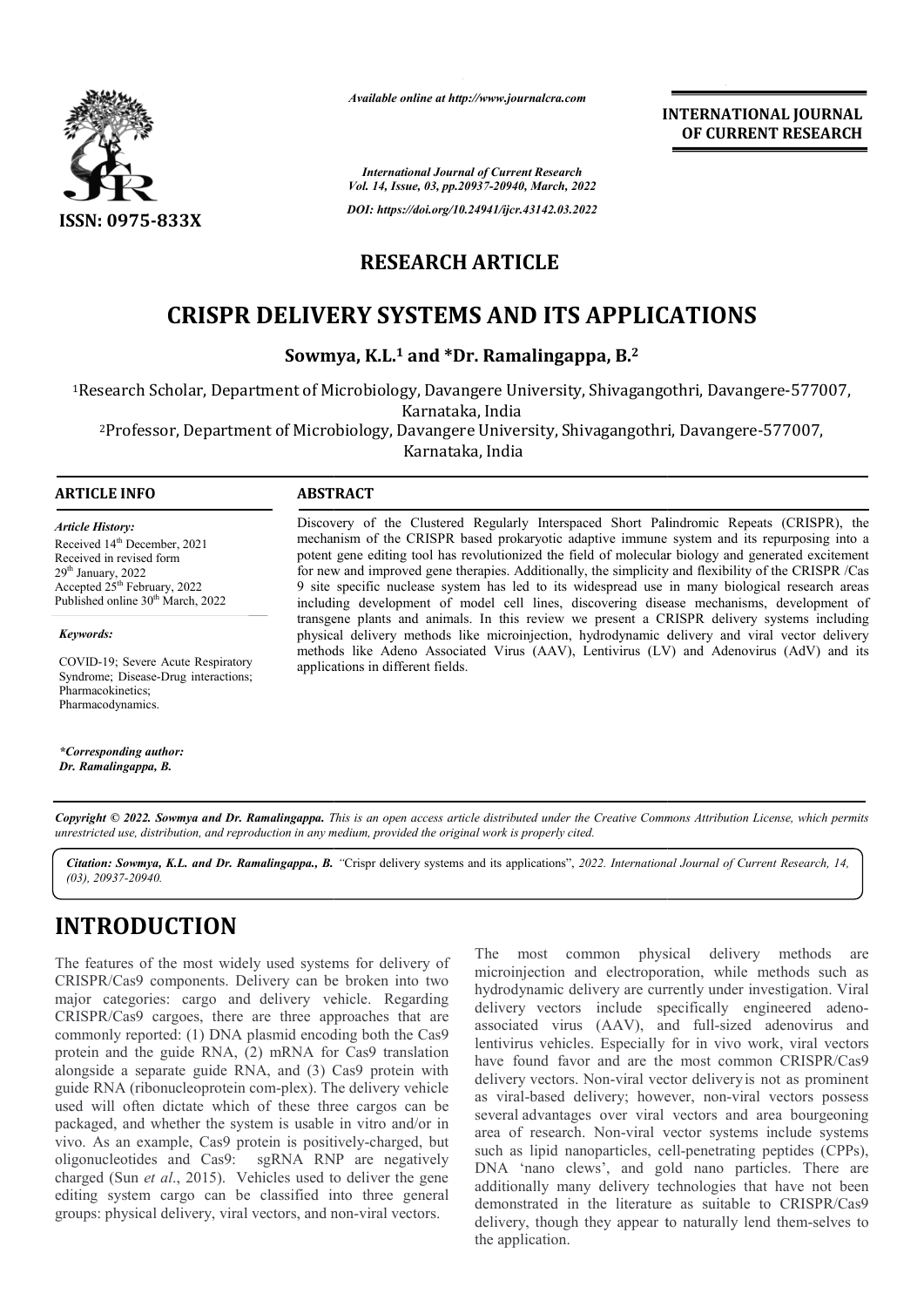Four such technologies are streptolysin O, multifunctional envelope-type nanodevices (MENDs), lipid coated mesoporous silica particles, andother inorganic nanoparticles.

#### **Physical delivery methods**

**Microinjection:** Microinjection is considered the 'gold standard' for introducing CRISPRcomponents into cells, with efficiencies approaching 100% (Yang *et al*., 2013; Horii *et al*., 2014). In this method, either plasmid DNA encoding both the Cas9protein and the sgRNA, mRNA encoding Cas9 and sgRNA, orCas9 protein with sgRNA, can be directly injected into individual cells. Using a microscope and a 0.5–5.0 l m diameter needle, a cell membrane is pierced and cargoes are delivered directly to a target site within the cell. This process circum-navigates barriers associated with delivery through extra cellular matrices, cell membranes, and cytoplasmic components. Further, microinjection is not limited by the molecular weight of the cargo, which is a significant limiting factor with viral vector delivery systems. This method also allows for the con-trolled delivery of known quantities of the cargo, improving control over off-target effects. Naturally, microinjection is best suited for in vitro and ex vivo work only, as the use of a microscope to target individual cells (and precisely inject car-goes to specific locations within them) precludes the use of microinjection in a true in vivo setting.

Nucleic acids are by far the most common cargo for microinjection delivery. There are three primary methods for injection of these components: (1) as DNA directlydelivered to the cell nucleus, (2) as in vitro-transcribed mRNA molecules delivered to the nucleus, or (3) as in vitro transcribed mRNA molecules delivered to the cytoplasm. These different methods have benefits and drawbacks. By placing the DNA encoding both Cas9 and the sgRNA into the nucleus, the cell is free to transcribe and translate the components. This method is preferred by some groups, such as Chuang *et al.,* 2017 and Nakagawa *et al.,* 2015, due to the ability to omit lengthy in vitro transcription reactions from the overall process. However, single-stranded DNA is prone to random integration into the host genome, which may disrupt genes, result in constitutive expression of Cas9, and lead to greater offtarget effects. Even circularized plasmid DNA can undergo this phenomenon (Yang *et al*., 2013). When delivering mRNA, the ideal case is to deliver the sgRNA directly to the nucleus and the Cas9-encoding mRNA to the cytoplasm, facilitating translation and shuttling of Cas9 to the nucleus. Unfortunately, microinjection is a technically challenging and laborious process, making two different microinjections into a single cell impractical. Further, two microinjections, even when separated by several hours, typic-ally results in non-viable cells (Yang *et al*., 2013). Therefore, microinjections of CRISPR mRNA components often occurs directly into the cytoplasm of the cell; for some examples see Crispo *et al*., 2015, Raveux *et al*., 2017, and Sato *et al*.,2015. This method has the advantage of putting the Cas9mRNA directly into the cytoplasm, where it can be translated by the cell. sgRNA in the cytoplasm is then bound by Cas9 while being shuttled into the nucleus, allowing for modification of the host DNA. The vast majority of studies using microinjection to deliver CRISPR use this approach, including simultaneous knock-out of four genes from a single injection into rat zygotes (Ma *et al*., 2014), disruption of two genes in cynomolgus monkeys from a single injection into one-cell-stage embryos (Niu *et al*., 2014), correction of a cataract-causingmutation in mice



**Figure 2.1. Microinjection disrupting two genes (Ppar-c and Rag1) in Cynomolgus monkeys from a singleinjection into one-cell-stage embryos. Photographs of Founder Monkeys A and B, PCR products of the targeted loci from genomic DNA of A and B, and a control wild-type Cynomolgus monkey (Con). Adaptedwith permission from Nui** *et al***. (2014)**



**Figure. 3 Viral vector methods for delivery of CRISPR. (A) AAV delivery of Cas9 and sgRNAs disrupting mutations in the Dmd gene in adult mdx mice, resulting in improvement of muscle biochemistry and function. Adapted with permission from Long**  *et al***., (2016). Copyright 2016 American Association for the Advancement of Science. (B) AAV intratracheal instillation delivery of sgRNAs in Cre-dependent Cas9 knock-in mice, resulting in lung adenocarcinoma (EGFP-positive tumors). Adapted with permission fromPlatt** *et al.,* **(2016). Copyright 2014 Elsevier Inc. (C) A split Cas9 system in which the Cas9 Cterminal is packaged into one AAV vector and the Cas9 Nterminal is packaged into a second AAV vector. Reconstitution results in a fully functioning Cas9. Reprinted from Truong** *et al***., (2015). Copyright 2014 TheAuthors (CC BY license). (D) AdV delivery of Cas9 and sgRNA targeting the Pten gene in mouse liver resulting in Pten mutation (see arrows by gel), and massive hepatomegaly and features of NASH in infected livers. Immunohistochemistry shows loss of Pten staining (arrows) one month after AdV**

(Wu *et al*., 2013), and correction of a Duchenne muscular dystrophy (DMD)-causing mutation in mice (Long *et al*., 2014). With some exceptions, microinjection of CRISPR/Cas9 RNA components into cells results in a finite duration ofaction of the system, owing to the natural decay of mRNA within eukaryotic cells (Ross, 1995). This is often desirable as it reduces off-target effects. Microinjection is also the most commonly used method for generating animal models.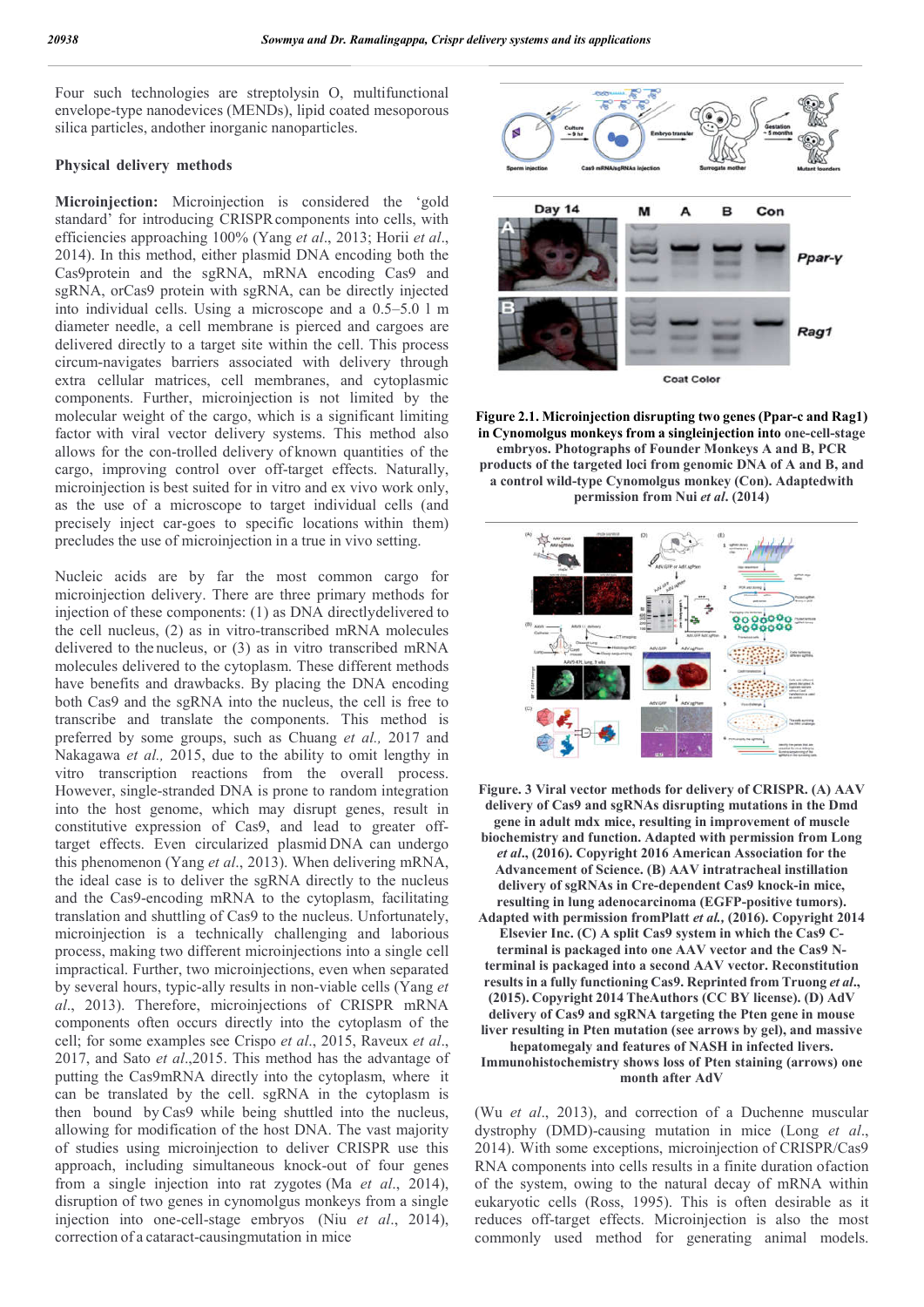Injection of the gene editing cargo into zygotes allows for efficient germline modification. In addition, there is evidence that injection of Cas9 mRNA and sgRNA into the zygote cytoplasm is the most efficient method for yielding normal embryos and full-term mouse pups harboring the desired modification (Horii *et al*., 2014). Microinjection can also be usefulfor CRISPR a and CRISPR i to provide transient up- or down-regulation of a specific gene within the genome of a mature cell. Microinjection is a well established technology andits use is widespread, as evidenced by the ability to customorder microinjected mouse zygotes from facilities such as the Genome Modification Facility at Harvard University (https://gmf.fas.harvard.edu/talen-or-crispr-microinjection).

## **CONCLUSION**

The CRISPR–Cas system is a unique technology for gene editing. Studies summarized in this review represent only the first steps in the CRISPR–Cas era of genetic engineering. Indeed, the CRISPR–Cas system brings high-quality, desired benefits like never before. Fields of application for this technology also appear to be limitless. CRISPR–Cas, a highly precise genome editing tool, allows us to improve our quality of life. Our food will become more nutrient-dense without the presence of toxins or pathogens. The CRISPR-mediated improvement of quality and quantity, and resistance to viruses, herbicides, drought, salt, and cold have already been reported in several crops. However, the technology will bring a completely new generation of cropsincluding novel varieties. The CRISPR revolution will affect the production of biofuels, new materials, and more. The CRISPR technology also bears the potential to revive extinct species in the future and even to create completely new species. However, misuse of CRISPR– Cas for gene editing could be a risk and danger; therefore, ethical discussion about CRISPR in the scientific community is important. Despite all risks, webelieve that the application of CRISPR is a great opportunity for humanity and that exactgene editing will bring us a bright future. An age of CRISPR has already started.

## **REFERENCES**

- Abbott TR, Dhamdhere G, Liu Y, Lin X, Goudy L, Zeng L, *et al*. 2020. Development of CRISPR as an antiviral strategy to combat SARS-CoV-2 and influenza. *Cell*.
- Akinsheye I, Alsultan A, Solovieff N, Ngo D, Baldwin CT, Sebastiani P, *et al*. 2011. Fetal hemoglobin in sickle cell anemia. *Blood*.
- Amer MH. 2014. Gene therapy for cancer: present status and future perspective. *Mol Cell Ther*.
- Anders C, Bargsten K, Jinek M. 2016. Structural plasticity of PAM recognition by engineered variants of the RNAguided endonuclease Cas9*. Mol Cell*.
- Anzalone AV, Randolph PB, Davis JR, Sousa AA, Koblan LW, Levy JM, *et al*., 2019. Search-and-replace genome editing without double-strand breaks or donor DNA.*Nature*.
- Basak A, Sankaran VG. 2016. Regulation of the fetal hemoglobin silencing factor BCL11A. *Ann NY Acad Sci*.
- Bibikova M, Beumer K, Trautman JK, Carroll D. 2003. Enhancing gene targeting with designed zinc finger nucleases. *Science*.
- Blaese RM, Culver KW, Miller AD, Carter CS, Fleisher T, Clerici M, *et al*., 1995. T lymphocyte-directed gene therapy for ADASCID: Initial trial results after 4 years. *Science*.
- Bolotin A, Quinquis B, Sorokin A, Ehrlich SD. 2005. Clustered regularly interspaced short palindrome repeats (CRISPRs) have spacers of extrachromosomal origin. *Microbiology*.
- Bordignon C, Notarangelo LD, Nobili N, Ferrari G, Casorati G, Panina P, *et al*., 1995. Gene therapy in peripheral blood lymphocytes and bone marrow for ADAimmunodeficient patients. *Science*.
- Bratovic M, Fonfara I, Chylinski K, Gálvez EJC, Sullivan TJ, Boerno S, *et al*., 2020. Bridge helix arginines play a critical role in Cas9 sensitivity to mismatches. *Nat Chem Biol*.
- Brouns SJ, Jore MM, Lundgren M, Westra ER, Slijkhuis RJ, Snijders AP, *et al*., 2008. Small CRISPR RNAs guide antiviral defense in prokaryotes. *Science*.
- Broughton JP, Deng X, Yu G, Fasching CL, Servellita V, Singh J, *et al*., 2020. CRISPR–Cas12-based detection of SARS-CoV-2. *Nat Biotechnol*.
- Bruegmann T, Deecke K, Fladung M. 2019. Evaluating the efficiency of gRNAs in CRISPR/Cas9 mediated genome editing in poplars. *Int J Mol Sci*.
- Casini A, Olivieri M, Petris G, Montagna C, Reginato G, Maule G, *et al*., 2018. A highly specific SpCas9 variant is identified by in vivo screening in yeast. *Nat Biotechnol*.
- Cavazzana-Calvo M, Hacein-Bey S, De Saint Basile G, Gross F, Yvon E, Nusbaum.P.*et al*.,2000. Gene therapy of human severe combined immunodeficiency (SCID)-X1 disease. *Science*.
- Chandrasegaran S, Carroll D. 2016. Origins of programmable nucleases for genome engineering. *J Mol Biol*.
- Chatterjee P, Jakimo N, Jacobson JM. 2018. Minimal PAM specificity of a highly similarSpCas9 ortholog. *Sci Adv*.
- Chen JS, Dagdas YS, Kleinstiver BP, Welch MM, Sousa AA, Harrington LB, *et al*., 2017. Enhanced proofreading governs CRISPR-Cas9 targeting accuracy*. Nature.*
- Cohen J.2019. Did CRISPR help—or harm—the first-ever gene-edited babies? *Science*.
- Cong L, Ran FA, Cox D, Lin S, Barretto R, Habib N, *et al., 2013.* Multiplex genome engineering using CRISPR/Cas systems. *Science*.
- Cong L, Zhang F. 2015. Genome engineering using CRISPR-Cas9 system. *Methods MolBiol*.
- Cui Y, Xu J, Cheng M, Liao X, Peng S. 2 0 1 8 .Review of CRISPR/Cas9 sgRNA design
- tools. *Interdiscipl Sci Comput Life Sci*.
- Cullot G, Boutin J, Toutain J, Prat F, Pennamen P, Rooryck C, *et al*., 2019. CRISPR- Cas9 genome editing induces megabase-scale chromosomal truncations. *Nat Commun*.
- Deltcheva E, Chylinski K, Sharma CM, Gonzales K, Chao Y, Pirzada ZA, *et al*., 2011. CRISPR RNA maturation by trans-encoded small RNA and host factor RNase III. *Nature*.
- Humbert O, Davis L, Maizels N. 2012. Targeted gene therapies: tools, applications, optimization. *Crit Rev Biochem Mol Biol*.
- Kulcsár PI, Tálas A, Tóth E, Nyeste A, Ligeti Z, Welker Z, *et al*., 2020. Blackjack mutations improve the on-target activities of increased fidelity variants of SpCas9 with 5′Gextended sgRNAs. *Nat Commun*.
- Prakash V, Moore M, Yanez-Munoz RJ.2016. Current progress in therapeutic gene editing for monogenic diseases. *Mol Ther*.
- Vakulskas CA, Dever DP, Rettig GR, Turk R, Jacobi AM, Collingwood MA, *et al*., 2018. A high-fidelity Cas9 mutant delivered as a ribonucleoprotein complex enables efficient